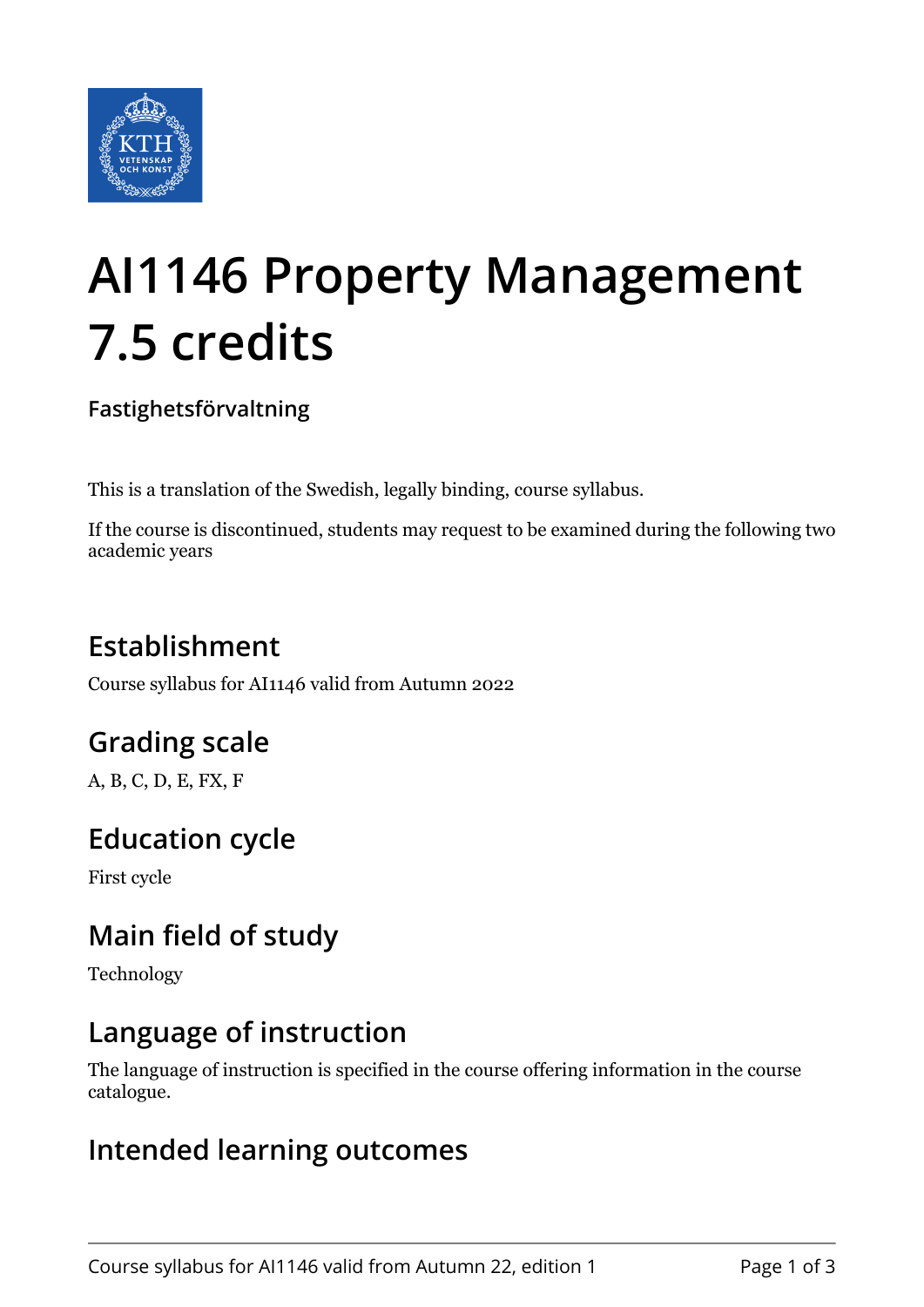The overall goal of the course is to provide knowledge about which methods and analysis are required for sustainable housing management and various types of commercial properties.

More specifically, you be able to:

• Describe, apply and discuss different methods for property management on objects and/or stock level

• Use different types of economic analysis for investment decisions and reflect on their decision consequences in the context of property management

- Describe, apply and discuss contract-theoretical models as a basis for strategic decisions
- Discuss applications of sustainability principles in property management

#### **Course contents**

This is an applied course in property management. The course is intended to provide tools that are required to manage different types of properties. The theoretical knowledge in financial and technical management is applied in the project assignment where the students make a qualified analysis of an existing property.

More specifically, you be able to:

- Explain the concepts in property management
- Make financial analysis of different types of lease contracts
- Establish management plans
- Use different types of business and social analysis as a basis for investment decisions
- Use contract theoretical models as a basis for strategic decisions at company level

In addition to the above-mentioned knowledge goals, the students will be given access to current research in the field of property management.

## **Specific prerequisites**

Completed Social Course AI1128-construction economy and Active participation in course AI1108-Investment analysis.

## **Examination**

- TEN1 Examination, 4.5 credits, grading scale: A, B, C, D, E, FX, F
- ÖVN1 Assignment, 3.0 credits, grading scale: P, F

Based on recommendation from KTH's coordinator for disabilities, the examiner will decide how to adapt an examination for students with documented disability.